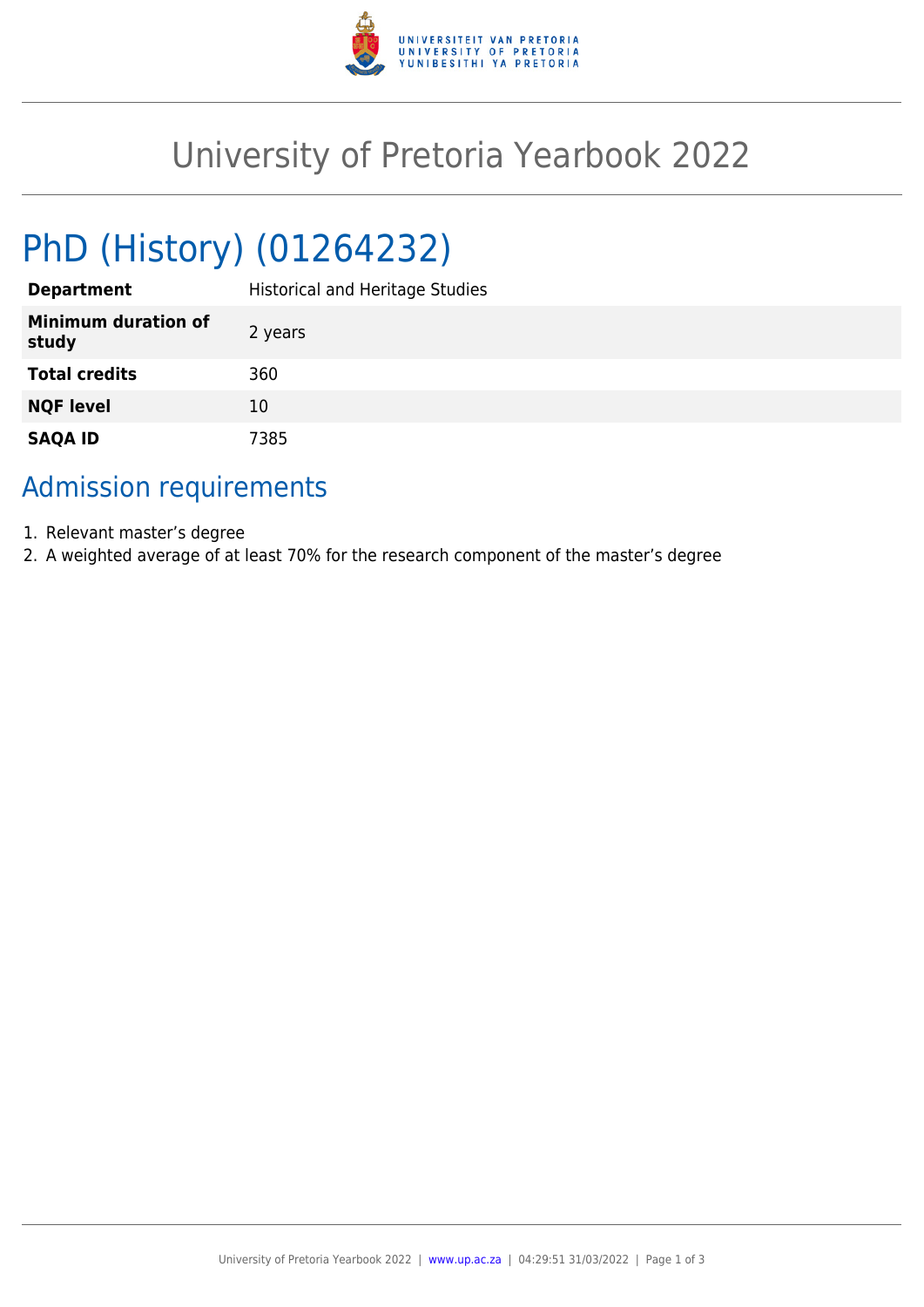

## Curriculum: Year 1

**Minimum credits: 360**

#### **Core modules**

[Thesis: History 990](https://www.up.ac.za/mechanical-and-aeronautical-engineering/yearbooks/2022/modules/view/GES 990) (GES 990) - Credits: 360.00